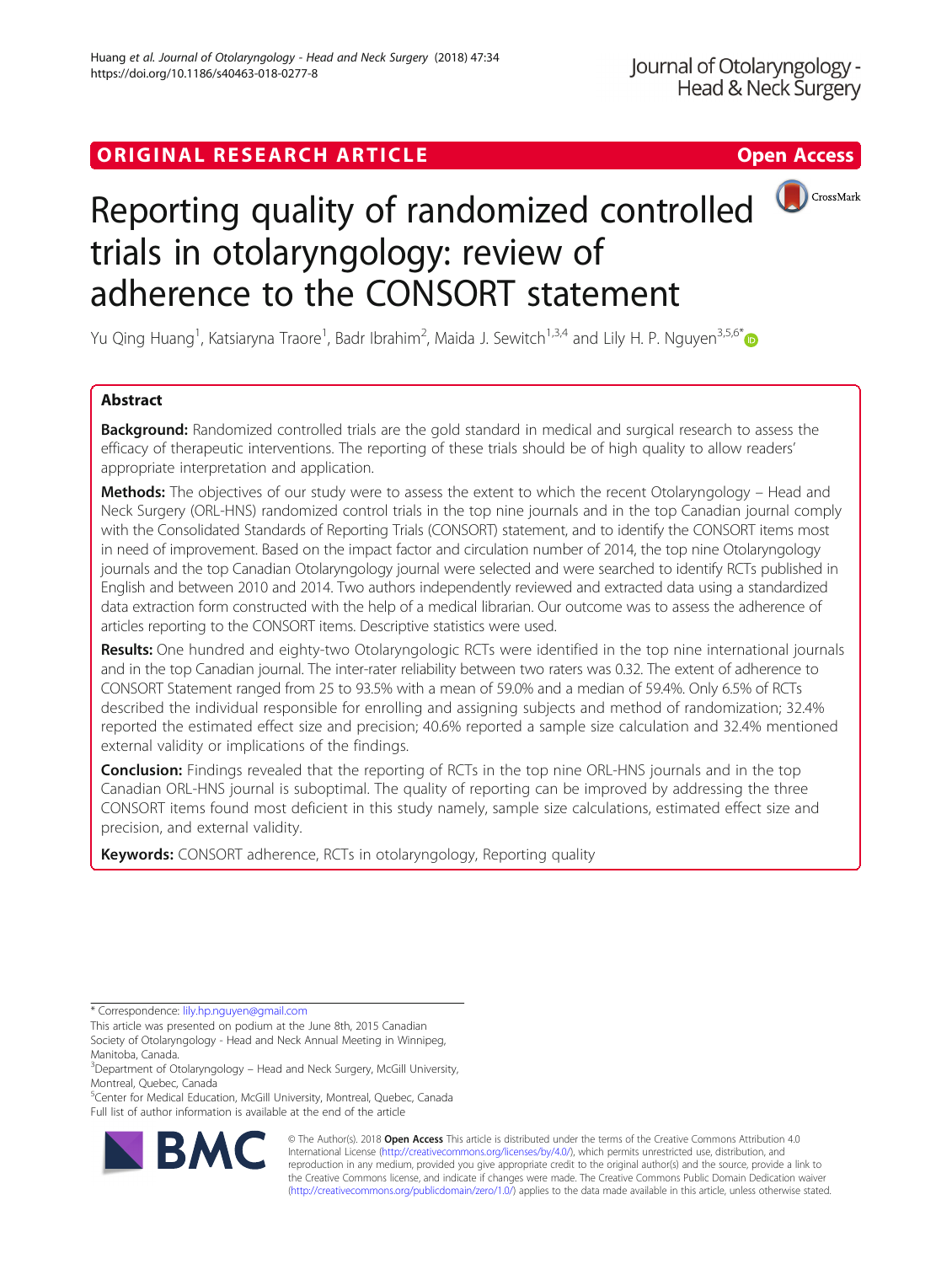## Background

Randomized Controlled Trials (RCTs) are the preferred study design for comparing therapeutic interventions in medicine; they are considered the cornerstone of evidencebased medicine. However, poor reporting of RCTs impedes adequate understanding of the clinical indications. Readers require clear, transparent and complete information to assess the quality and results of a trial. Because biases can occur in all aspects of studies, poor reporting limits the reader's appreciation of the result's validity [\[1](#page-5-0)]. Flawed reporting that omits important methodological details further prevents their incorporation in systematic reviews and meta-analyses [\[2\]](#page-5-0). To improve clarity and transparency of reporting of RCTs, the Consolidated Standards of Reporting Trials (CONSORT) statement was released in 1996 and revised in 2001 and in 2010. The CONSORT Statement and the corresponding checklist summarize the essential items that should be reported.

The quality of reporting of RCTs in surgery is inferior to that in medicine [[3\]](#page-5-0). Important differences in RCTs implementation exist in surgical disciplines from the medical disciplines. Challenges in fulfilling the criteria for RCTs including blinding and the creation of placebo patients have led to suboptimal quality of reporting, as demonstrated in a study across six surgical specialties [[4\]](#page-5-0). In ORL-HNS, this shortcoming has been especially noted by Ah-See et al. in 1998, where they analyzed RCTs published over 30-year period (1966-1995) and concluded that the quality of reporting in the domain was unsatisfactory [\[5](#page-5-0)]. The CONSORT Non Pharmacological Treatments (CONSORT-NPT) was released with the goal to remediate to the poor adherence to the CONSORT checklist of RCTs in surgical specialties. Nevertheless, recent similar studies assessing the quality of reporting of RCTs in General Surgery and Plastic Surgery have revealed even poorer adherence to CONSORT-NPT compared to the standard CONSORT checklist [\[3](#page-5-0), [4](#page-5-0)]. With the CONSORT checklist updated in 2010, there are great hopes that publications in surgical specialties will have improved RCTs reporting. Most recently, Peters et al. scored 18 articles published in ORL-HNS journals reporting a mean score of 71.8% with a significant lower grade to general medical journals  $[6]$  $[6]$ . To date, there have been no studies of a large number of RCTs investigating the compliance of ORL-HNS to the 2010 version of CONSORT checklist. Our primary outcomes were to evaluate the adherence to the CONSORT checklist during the period 2011-2014 and identify the items most in need of amelioration. Specifically, we recorded the adherence of RCTs to items of the CON-SORT 2010 checklist to determine the progression in quality of reporting in ORL-HNS compared to the assessment of Ah-See et al. conducted 16 years ago [[5](#page-5-0)].

### **Methods**

This study is exempted from institutional board review as all articles were publicly available.

## Selection of ORL-HNS journals

On a review of the highest-ranking impact factor international ORL-HNS journals of 2014 with the highest number of circulation, top nine journals were chosen, and one top Canadian otolaryngology journal was included in our study to add on the national perspective.

## Search method

With the assistance of a medical librarian at a tertiary centre, we performed a structured search of the MED-LINE database to identify all RCTs published in the top nine journals and in the top Canadian journal between January 1, 2011, and June 4, 2014, corresponding to the CONSORT 2010 update. Each title and abstract from the search resulted articles were screened for inclusion and exclusion criteria. Studies describing interventions performed on human subjects and written in English language were included. Exclusion criteria were animal studies, reviews, and non-RCTs. All references satisfying the inclusion criteria were further screened to ensure that the study fulfilled our search requirements.

#### Rater training

All included articles were read in-depth either by the first or the second author. To assure inter-observer concordance, the reviewers (YQH and KT) were trained to first score separately the same five RCTs. Both their results were compared and verified by another senior reviewer (BI). Then, ten randomly selected studies were evaluated separately by all three reviewers and, compared with the results of an epidemiologist (MJS). Meanings and interpretations of all CONSORT criteria were discussed, and the consensus was reached among reviewers where discrepancies existed. Finally, the two reviewers (YQH and KT) each read exhaustively and scored each independently half of the remaining RCTs sorted by alphabetical order of the first author's name.

#### Statistical analyses

Descriptive statistics consisting of frequencies and percentages calculations were used to portray characteristics of our series.

## Results

The inter-rater reliability between the two raters (YQH and KT) was 0.32 using Cohen's Kappa with observed agreement of 0.87. The total number of RCTs identified by title or abstract was 467 (Fig. [1](#page-2-0)). Twenty of the articles were duplicates, and 265 did not meet inclusion criteria. The remaining 182 RCTs which came from eight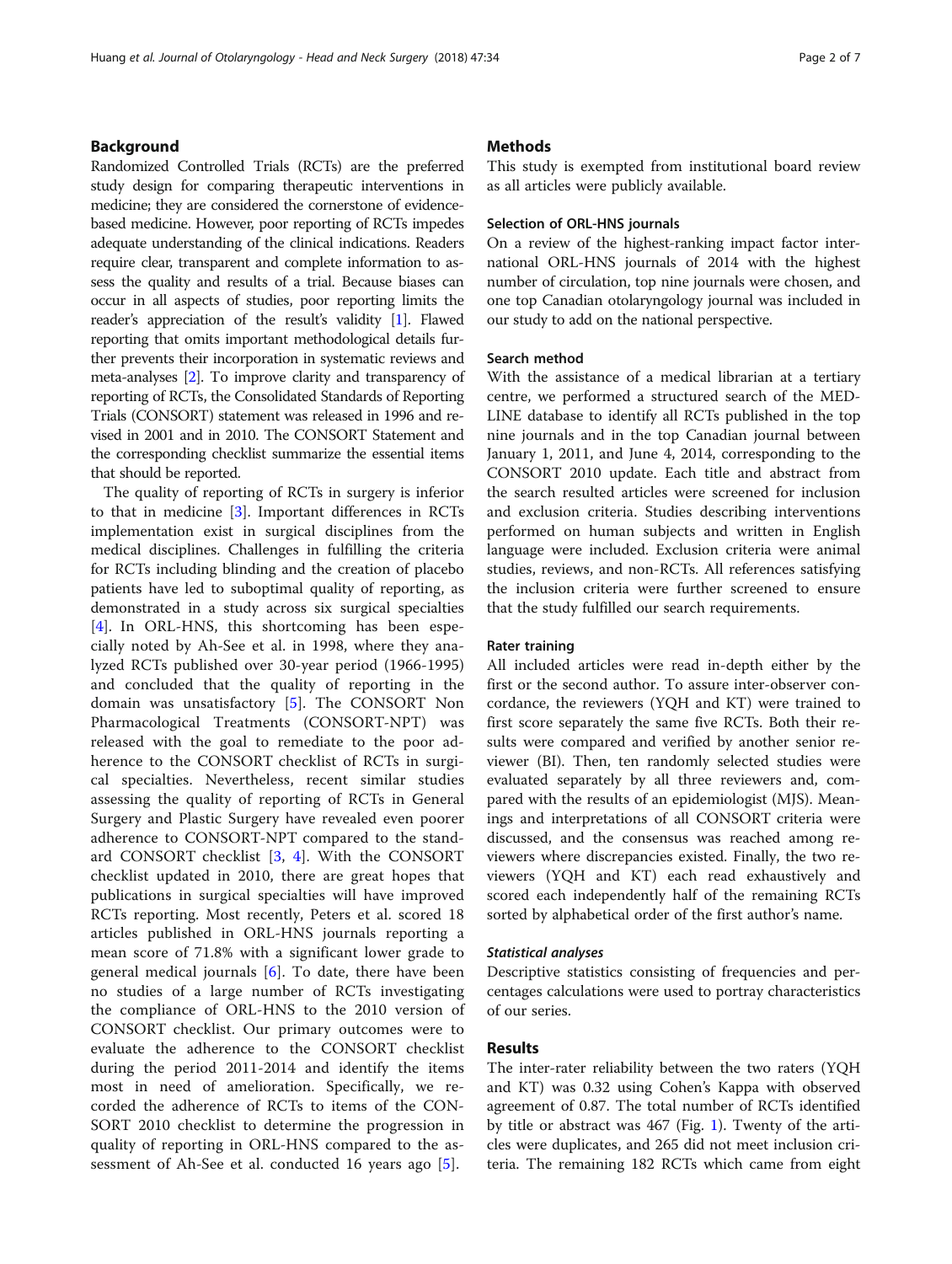<span id="page-2-0"></span>

different journals (Table [1](#page-3-0)) were read in full by either YQH or KT. Most articles were found in the Otolaryngology - Head and Neck Surgery (25.8% of all trials) and in the Laryngoscope (32.3% of all trials).

## Extent of adherence to the CONSORT statement

The extent of adherence to the CONSORT Statement is the percentage of CONSORT items reported in the article. The mean extent of adherence found for 182 RCTs included in our study was 59.0%, with a range 25 to 93. 5% and a median of 59.4%.

## CONSORT checklist items

To assess the quality of reporting, the most recent version of the CONSORT Statement was used. All CON-SORT items and the frequency of adherence to the individual criterion are shown in Table [2.](#page-4-0) The items that were described in more than 90% of articles are the report of eligibility criteria of participants (92.3%), of intervention (99.5%), of used statistical methods (96.7%), of number of participants throughout different steps of the study (94.0%), of included patients number (90.1%), and of interpretation (96.2%). The items that were described in less than 50% of trials are the reporting of primary and secondary outcomes (42.3%), sample size calculation (40.6%), person in charge of randomization, allocation and assignment of participants (6.6%), effect size (32.4%) , and generalizability (32.4%).

## **Discussion**

Our study revealed an overall mean adherence to the CONSORT 2010 checklist of 59.0% in a total of 182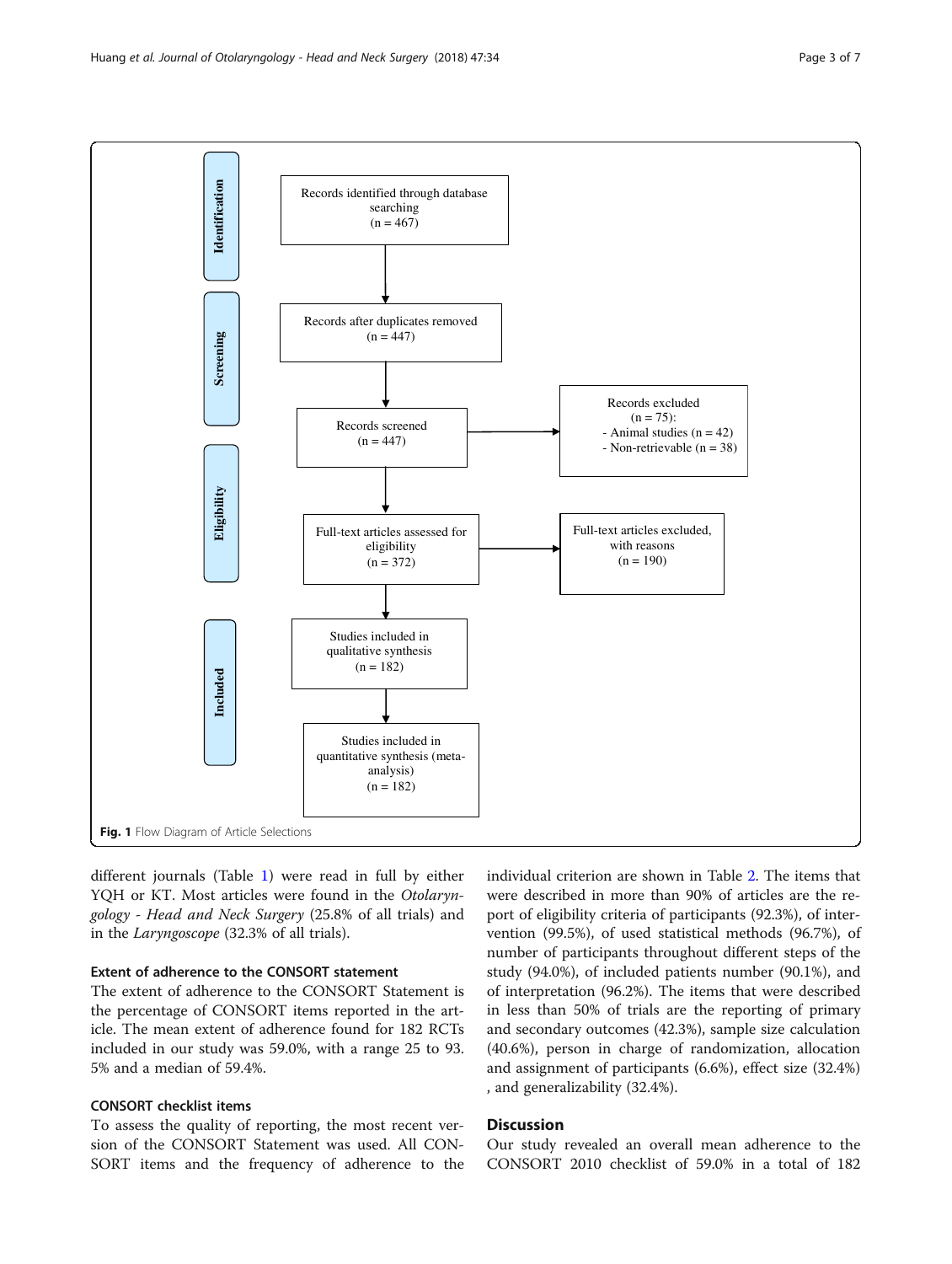#### <span id="page-3-0"></span>Table 1 Selected Journals in ORL-HNS

| <sup>a</sup> Journals endorsing<br>CONSORT http://www.consort-statement.org/about-consort/endorsers                      |  |  |  |
|--------------------------------------------------------------------------------------------------------------------------|--|--|--|
| Clinical Otolaryngology<br>$(British)^a$                                                                                 |  |  |  |
| Journal of Laryngology and Otology<br>(British)                                                                          |  |  |  |
| Otolaryngologic Clinics of North America<br>(American)                                                                   |  |  |  |
| American Journal of Otolaryngology<br>(American)                                                                         |  |  |  |
| Journal of Otolaryngology - Head and Neck Surgery<br>(Canadian)                                                          |  |  |  |
| Current Opinion In Otolaryngology And Head And Neck Surgery (British)                                                    |  |  |  |
| Otolaryngology - Head and Neck Surgery <sup>3</sup> (American)                                                           |  |  |  |
| Annals of Otology, Rhinology and Laryngology(American)                                                                   |  |  |  |
| Archives of Otolaryngology-Head and Neck Surgery<br>=JAMA Otolaryngology - Head And Neck Surgery <sup>a</sup> (American) |  |  |  |
| Laryngoscope <sup>a</sup> (American)                                                                                     |  |  |  |
| Journal Name<br>(Country)                                                                                                |  |  |  |

surgical RCTs published in the top nine ORL-HNS journals and in the top Canadian ORL-HNS. No article satisfied all criteria evaluated in the study. To our knowledge, this is the first study to review a very large number of RCTs to assess the compliance of ORL-HNS literature in all its subspecialities to the 2010 CONSORT checklist.

Our results are comparable to those published by Ah-See et al. in 1998. They showed a mean score of 7.3/12 criteria (60.8%) in 295 articles analyzed from a scoring system derived from the CONSORT Statement published in 1996. The adherence rate in the present study (59.0%), reflects the dearth of improvement in RCT reporting in ORL-HNS literature, despite multiple important updates on CONSORT guidelines since its first publication. Ifeacho et al. found that RCTs relating to adenotonsillectomy in ORL-HNS had substandard quality of reporting with 51-60% adherence to CONSORT using the 2010 checklist [\[7](#page-5-0)]. Carlton et al., by using the same checklist, evaluated 38 RCTs on surgical procedures in head and neck oncology surgery and found a mean checklist score of 45.4% [\[8](#page-5-0)]. Our results support and widen the applicability of Ifeacho et al. and of Carlton et al. findings by expanding them to the entire scope of ORL-HNS literature by including all its subspecialities and thus having a larger search return.

By looking at the scores of individual items in the CONSORT 2010 checklist, we observe that the criteria pertaining to the background section are reported. A hundred percent of trials contained scientific background, specific objectives and description. Furthermore, items that were best reported in the present study were elements from abstracts. Authors are more careful and unlikely to miss key elements of abstracts as they represent the most condensed form of the message conveyed by a study. Contrastingly, the full paper provides the opportunity to address more in depth essential details that clinicians may not feel comfortable addressing (e.g. sample size calculation) and hence do not report them precisely. Interestingly, however, Knobloch et al. have found that abstract reporting of surgical RCTs has also been plagued by suboptimal adherence to CONSORT guidelines [[9\]](#page-5-0). This raises a question regarding the role that peer-reviewed journals can have in further promoting and enforcing CONSORT guidelines.

The lowest-ranking items were from the methodology, results and discussion sections. With only 40.6% of trials reporting on sample size calculations, we believe that the readership could have legitimate concerns regarding the statistical significance and robustness of the results put forward by a vast majority of RCTs examined in the present study. Indeed, sample size calculation allows the reader to independently assess and validate the power of the study. As a larger sample size provides the best guarantee to decrease both type I and type II errors it is critical for a reader to understand the process by which a certain sample size has been determined in order to adequately detect significant variations in different treatment groups. The omission may trigger questions of statistical integrity amongst readers [\[10](#page-5-0), [11\]](#page-5-0). In order to improve the design and ultimately the reporting of such intricate, yet essential, parts of an RCT we recommend that a statistician and/or epidemiologist be included in the research team supervising RCTs. Diaz-Ordaz et al., as well as another study performed by our group (unpublished data) support the concept of the multidisciplinary approach to reporting RCTs. These studies have shown that the inclusion of an epidemiologist/statistician in the author list correlated with a higher propensity of reporting sample size calculations [\[12\]](#page-6-0).

The present study demonstrates that only 32.4% of trials report the estimated effect size and precision (e.g., 95% CI). While p-values are often looked at for statistical significance, a full appreciation of the magnitude of the phenomenon observed is only possible by providing the effect size [\[13\]](#page-6-0).

Lastly, our study shows that 32.4% of included studies reported on external validity. This information is key for readers to evaluate the applicability of the trial's results in the reader's respective context. Evidence suggests that quality of reporting correlates with better quality in the conduct of the trial [[14](#page-6-0)]. Nevertheless, achieving full marks on the CONSORT statement does not guarantee high quality or clinical relevance.

Our study has several limitations. First, the included RCTs were divided in two and were assessed independently by each reviewer. However, we included a training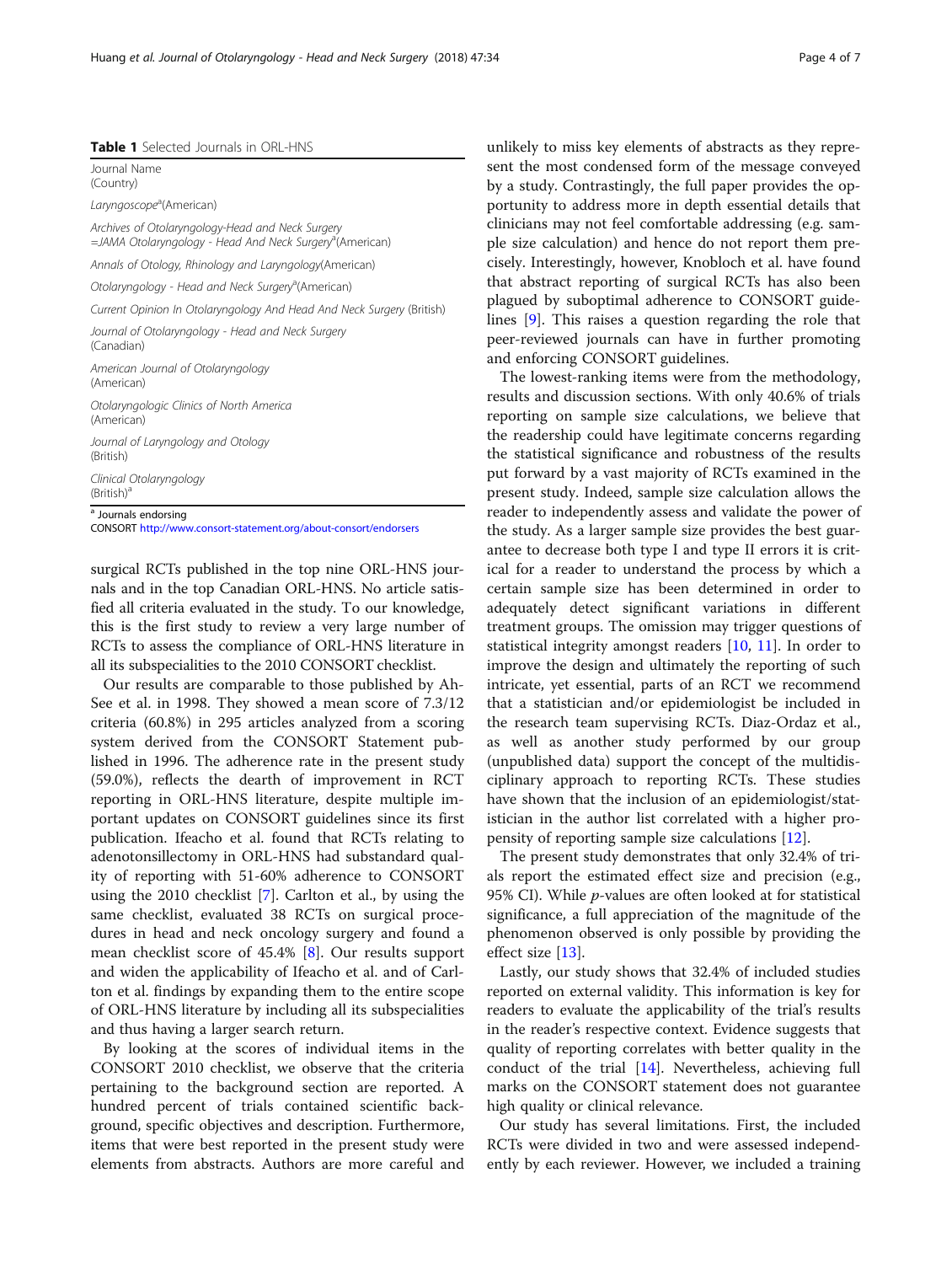| Criterion | <b>CONSORT</b> item                                                                                                                                                                                        | Frequency | %     |
|-----------|------------------------------------------------------------------------------------------------------------------------------------------------------------------------------------------------------------|-----------|-------|
| 1a        | Identification as a randomized trial in                                                                                                                                                                    | 80        | 44.0% |
|           | the title                                                                                                                                                                                                  |           |       |
| 1b        | Structured summary of trial design,<br>methods, results, and conclusions                                                                                                                                   | 5         | 2.7%  |
| 2a        | Scientific background and explanation of<br>rationale                                                                                                                                                      | 182       | 100%  |
| 2b        | Specific objectives or hypotheses                                                                                                                                                                          | 182       | 100%  |
| 3a        | Description of trial design (such as<br>parallel, factorial) including allocation ratio                                                                                                                    | 182       | 100%  |
| 3b        | Important changes to methods after trial<br>commencement (such as eligibility<br>criteria), with reasons                                                                                                   | 3         | 100%  |
| 4a        | Eligibility criteria for participants                                                                                                                                                                      | 168       | 92.3% |
| 4b        | Settings and locations where the data<br>were collected                                                                                                                                                    | 140       | 76.9  |
| 5         | The interventions for each group with<br>sufficient details to allow replication,<br>including how and when they were<br>actually administered                                                             | 181       | 99.5% |
| ба        | Completely defined pre-specified primary<br>and secondary outcome measures, includ-<br>ing how and when they were assessed                                                                                 | 77        | 42.3% |
| 6b        | Any changes to trial outcomes after the<br>trial commenced, with reasons                                                                                                                                   | 1         | 100%  |
| 7a        | How sample size was determined                                                                                                                                                                             | 74        | 40.6% |
| 7b        | When applicable, explanation of any<br>interim analyses and stopping guidelines                                                                                                                            | 2         | 100%  |
| 8a        | Method used to generate the random<br>allocation sequence                                                                                                                                                  | 106       | 58.6% |
| 8b        | Type of randomization; details of any<br>restriction (such as blocking and block size)                                                                                                                     | 45        | 24.7% |
| 9         | Mechanism used to implement the<br>random allocation sequence (such as<br>sequentially numbered containers),<br>describing any steps taken to conceal the<br>sequence until interventions were<br>assigned | 113       | 62.1% |
| 10        | Who generated the random allocation<br>sequence, who enrolled participants, and<br>who assigned participants to interventions                                                                              | 12        | 6.6%  |
| 11a       | If done, who was blinded after<br>assignment to interventions (for example,<br>participants, care providers, those<br>assessing outcomes) and how                                                          | 108       | 59.7% |
| 11b       | If relevant, description of the similarity of<br>interventions                                                                                                                                             | 54        | 32.3% |
| 12a       | Statistical methods used to compare<br>groups for primary and secondary<br>outcomes                                                                                                                        | 176       | 96.7% |
| 12b       | Methods for additional analyses, such as<br>subgroup analyses and adjusted analyses                                                                                                                        | 23        | 88.5% |
| 13a       | For each group, the numbers of<br>participants who were randomly assigned,<br>received intended treatment, and were<br>analyzed for the primary outcome                                                    | 171       | 94.0% |

<span id="page-4-0"></span>Table 2 Frequency and Percentage of Adherence to Individual Criterion of the CONSORT 2010 Checklist

| Table 2 Frequency and Percentage of Adherence to Individual |  |
|-------------------------------------------------------------|--|
| Criterion of the CONSORT 2010 Checklist (Continued)         |  |

| Criterion       | <b>CONSORT</b> item                                                                                                                                        | Frequency       | %     |
|-----------------|------------------------------------------------------------------------------------------------------------------------------------------------------------|-----------------|-------|
| 13 <sub>b</sub> | For each group, losses and exclusions<br>after randomization, together with<br>reasons                                                                     | $\frac{1}{146}$ | 80.2% |
| 14a             | Dates defining the periods of recruitment<br>and follow-up                                                                                                 | 96              | 52.7% |
| 14b             | Why the trial ended or was stopped                                                                                                                         | 1               | 100%  |
| 15              | A table showing baseline demographic<br>and clinical characteristics for each group                                                                        | 132             | 72.5% |
| 16              | For each group, number of participants<br>(denominator) included in each analysis<br>and whether the analysis was by original<br>assigned groups           | 164             | 90.1% |
| 17a             | For each primary and secondary outcome,<br>results for each group, and the estimated<br>effect size and its precision (such as 95%<br>confidence interval) | 59              | 32.4% |
| 17 <sub>b</sub> | For binary outcomes, presentation of both<br>absolute and relative effect sizes is<br>recommended                                                          | 13              | 41.9% |
| 18              | Results of any other analyses performed,<br>including subgroup analyses and adjusted<br>analyses, distinguishing pre-specified from<br>exploratory         | 7               | 6.5%  |
| 19              | All important harms or unintended effects<br>in each group (for specific guidance see<br>CONSORT for harms)                                                | 138             | 78.0% |
| 20              | Trial limitations, addressing sources of<br>potential bias, imprecision, and, if relevant,<br>multiplicity of analyses                                     | 109             | 59.9% |
| 21              | Generalizability (external validity,<br>applicability) of the trial findings                                                                               | 59              | 32.4% |
| 22              | Interpretation consistent with results,<br>balancing benefits and harms, and<br>considering other relevant evidence                                        | 175             | 96.2% |
| 23              | Registration number and name of trial<br>registry                                                                                                          | 19              | 10.4% |
| 24              | Where the full trial protocol can be<br>accessed, if available                                                                                             | 7               | 3.8%  |
| 25              | Sources of funding and other support<br>(such as supply of drugs), role of funders                                                                         | 156             | 85.7% |

Adapted from [www.consort-statement.org](http://www.consort-statement.org)

period where inter-rater variability was proven to be quasinull and a third reviewer in equivocal cases. Generalizability of the findings may be limited as articles were written in the English language and found in the MEDLINE database. We acknowledge, more importantly, the large breadth of otolaryngology publications outside of otolaryngology journals, rendering our study ineligible to reflect the reporting quality of the entire publishing otolaryngology community. Indeed, we are aware that our findings only present the reporting quality of RCTs selected based on restricting criteria (10 Otolaryngologic journals, specific period of time).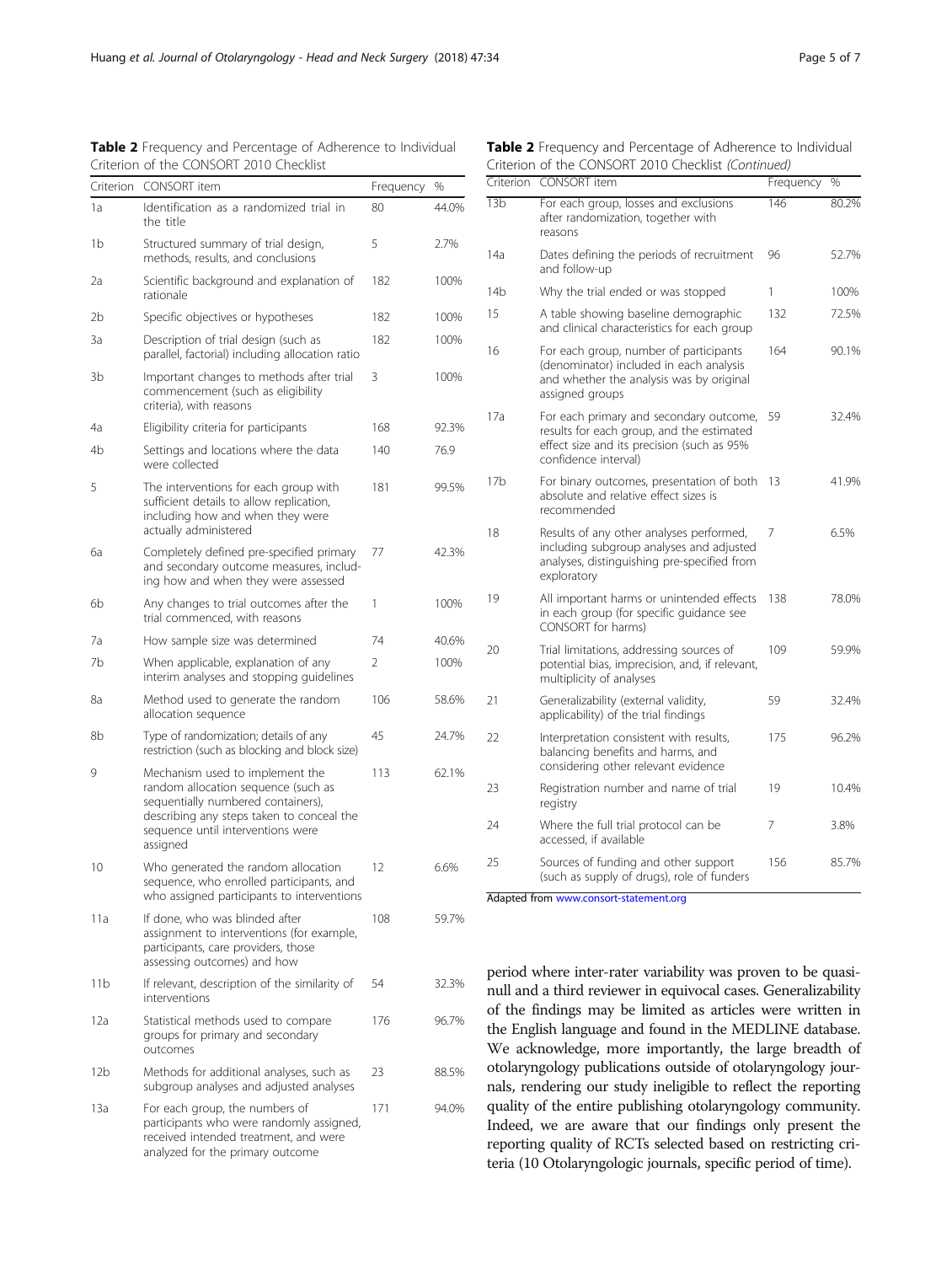## <span id="page-5-0"></span>Conclusion

In conclusion, this study shows that the quality of reporting of RCTs in the top nine ORL-HNS journals and in the top Canadian journal can be improved, specifically in the areas of methodology, results and discussions of papers. The CONSORT statement promotes standardization of reporting of trials in the literature and should be adopted by authors for writing reports of trials. Its use should be encouraged by journal editors and peer reviewers. More transparent trial reports lead to improved critical appraisal and high-quality evidence-based medicine in ORL-HNS.

## Appendix 1

## Medline Search Strategy

- 1. laryngoscope.jn,nj,jw,nw.
- 2. Archives of Otolaryngology.jn,nj,jw,nw.
- 3. (Annals of Otology Rhinology and Laryngology).jn,nj,jw,nw.
- 4. (Otolaryngology Head and Neck Surgery).jn,nj,jw,nw.
- 5. (Current Opinion in Otolaryngology and Head and Neck Surgery).jn,nj,jw,nw.
- 6. (Journal of Otolaryngology Head and Neck Surgery).jn,nj,jw,nw.
- 7. American Journal of Otolaryngology.jn,nj,jw,nw.
- 8. Otolaryngologic Clinics of North America.jn,nj,jw,nw.
- 9. (The Journal of Laryngology and Otology).jn,nj,jw,nw.
- 10. Clinical Otolaryngology.jn,nj,jw,nw.
- 11. (Journal of Laryngology and Otology).jn,nj,jw,nw.
- 12. 1 or 2 or 3 or 4 or 5 or 6 or 7 or 8 or 9 or 10 or 11
- 13. Randomized Controlled Trials as Topic/
- 14. randomized controlled trial/
- 15. Random Allocation/
- 16. Double Blind Method/
- 17. Single Blind Method/
- 18. clinical trial/
- 19. randomized controlled trial.pt.
- 20. RCT.mp.
- 21. (randomly allocated or randomized controlled trial).mp.
- 22. (allocated adj2 random\$).mp.
- 23. 13 or 14 or 15 or 16 or 17 or 18 or 19 or 21 or 22
- 24. 12 and 23
- 25. limit 24 to yr. = "2011 -Current

## Abbreviations

CONSORT: Consolidated Standards of Reporting Trials; CONSORT-NPT: Consolidated Standards of Reporting Trials - Non Pharmacological Treatments; ORL-HNS: OtolaryngologyHead and Neck Surgery; RCTs: Randomized Controlled Trials

#### Availability of data and materials

The datasets used and/or analysed during the current study are available from the corresponding author on reasonable request.

#### Authors' contributions

YQH, KT, BD, MS and LN all participated in the study design. YQH and KT acquired the initial database with the help of a medical librarian. YQH and KT were trained by the epidemiological expert MS. YQH and KT each read exhaustively 96 final articles extracted from the top nine journals and from the top Canadian journals and rated them diligently following the CONSORT checklist. YQH and KT analysed and interpreted the data with the epidemiological support of MS. The data analysis and interpretation were also reviewed by BD. YQH drafted the manuscript and revised it following the thorough review of KT, BD, MS and LN. All authors read and approved the final manuscript, accountable for all aspects of the work in ensuring that questions related to the accuracy and integrity are appropriately invested.

## Ethics approval and consent to participate

Not applicable

#### Competing interests

The authors declare that they have no competing interests.

## Publisher's Note

Springer Nature remains neutral with regard to jurisdictional claims in published maps and institutional affiliations.

#### Author details

<sup>1</sup> Faculty of Medicine, McGill University, Montreal, Quebec, Canada. <sup>2</sup>Department of Otolaryngology - Head and Neck Surgery, University of Montreal, Montreal, Quebec, Canada. <sup>3</sup>Department of Otolaryngology - Head and Neck Surgery, McGill University, Montreal, Quebec, Canada. <sup>4</sup>Division of Clinical Epidemiology, Research Institute of the McGill University Health Centre, Montreal, Quebec, Canada. <sup>5</sup>Center for Medical Education, McGil University, Montreal, Quebec, Canada. <sup>6</sup>Department of ORL-HNS, Montreal Children's Hospital, 1001 Boulevard Décarie, Montréal, Quebec H4A 3J1, Canada.

### Received: 10 November 2017 Accepted: 29 April 2018 Published online: 15 May 2018

#### References

- 1. Stanley K. Design of Randomized Control Trials. Circulation. 2007;115: 1164–9.
- 2. Juni P, et al. Systematic reviews in health care: assessing the quality of controlled clinical trials. BMJ. 2001;323(7303):42–6.
- 3. Nagendran M, Harding D, Teo W, et al. Poor adherence of randomised trials in surgery to CONSORT guidelines for non-pharmacological treatments (NPT): a cross-sectional study. BMJ. 2013;3(12):e003898.
- 4. Agha RA, et al. Randomised controlled trials in plastic surgery: a systematic review of reporting quality. Eur J Plast Surg. 2014;37:55–62.
- 5. Ah-See KW, Molony NC. A qualitative assessment of randomized controlled trials in otolaryngology. J Laryngol Otol. 1998;112(5):460–3.
- 6. Peters JP, et al. Assessment of the quality of reporting of randomised controlled trials in otorhinolaryngologic literature - adherence to the CONSORT statement. PLoS One. 2015;10(3):e0122328.
- 7. Ifeacho S, et al. Are randomised controlled trials involving adenotonsillectomy well reported? Int J Pediatr Otorhinolaryngol. 2011; 75(7):939–42.
- 8. Carlton DA, Kocherginsky M, Langerman AJ. A systematic review of the quality of randomized controlled trials in head and neck oncology surgery. Laryngoscope. 2015 Jan;125(1):146–52.
- 9. Knobloch K, et al. Quality of reporting according to the CONSORT, STROBE and Timmer instrument at the American burn association (ABA) annual meetings 2000 and 2008. BMC Med Res Methodol. 2011;11:161.
- 10. Greene T. Randomized controlled trials 5: determining the sample size and power for clinical trials and cohort studies. Methods Mol Biol. 2015;1281: 225–47.
- 11. Abdulatif M, et al. Pitfalls in reporting sample size calculation in randomized controlled trials published in leading anaesthesia journals: a systematic review. Br J Anaesth. 2015;115(5):699–707.